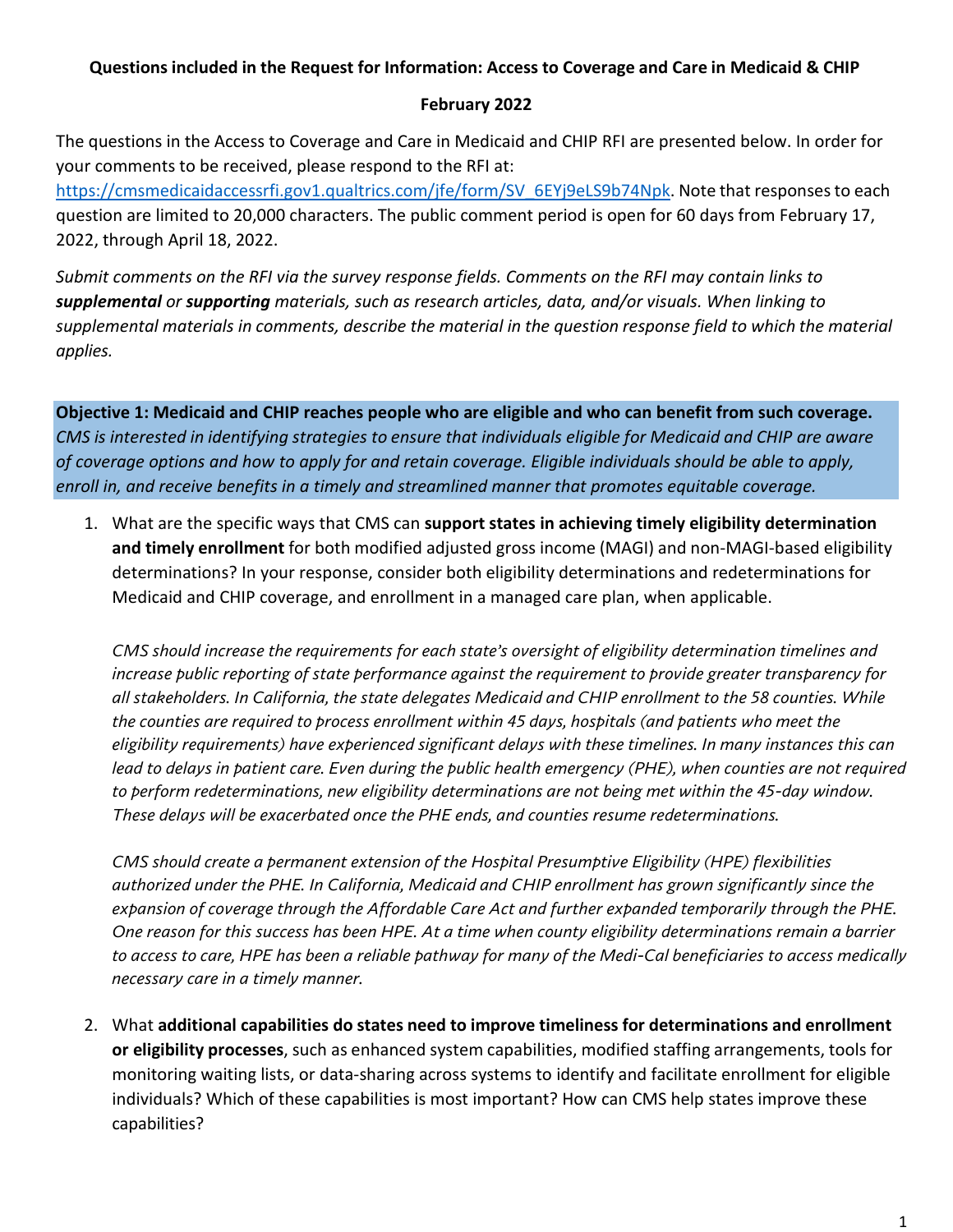*The California Hospital Association's (CHA) members believe that CMS should:* 

- *Allow greater flexibility for using other means-based government assistance programs to determine categorical eligibility for Medicaid.*
- *Support and encourage states' use of a single streamlined application process for all government assistance programs (e.g., Medi-Cal, CalFresh, CalWORKS, unemployment, etc.).*
- *Allow states to access other federal means-based government assistance programs to leverage data and information necessary for Medicaid eligibility determinations/redeterminations.*
- *Include a process with Medicare enrollment that validates eligibility for Medicaid and establishes a pathway for seamless enrollment for dually eligible beneficiaries.*

*CHA believes that implementing these recommendations will reduce the administrative barriers that dissuade individuals from accessing programs for which they are eligible. Creating a "no wrong door" approach that increases access to multiple programs has the potential to significantly reduce inequality. It will also have the added benefit of reducing the administrative burden on states, thus reducing the cost to manage these programs.* 

3. In what ways can CMS **support states in addressing barriers to enrollment and retention of eligible individuals among different groups**, which include, but are not limited to: people living in urban or rural regions; people who are experiencing homelessness; people who are from communities of color; people whose primary language is not English; people who identify as lesbian, gay, bisexual, transgender, queer, or those who have other sexual orientations or gender identities (LGBTQ+); people with disabilities; and people with mental health or substance use disorders? Which activities would you prioritize first?

*CMS should allow greater flexibility and encourage increased use of presumptive eligibility pathways such as Hospital Presumptive Eligibility (HPE). One example of the flexibility that CMS should provide is eliminating limits on how frequently hospitals can use Presumptive Eligibility for an individual each year. The California Hospital Association's members also believe that CMS should eliminate barriers to access as result of limitation on federal financing support (e.g., Institutes to Mental Disease – IMD – exclusion, federal funding for non-emergency related services for pregnant beneficiaries).* 

*The IMD exclusion is particularly pernicious as it prevents individuals who need inpatient mental health care from accessing the services they need. This is the only part of federal Medicaid law that prohibits payment for the cost of providing medically necessary care because of the type of illness being treated. This discriminatory exclusion has been in place since Medicaid's enactment, and it has resulted in unequal coverage of mental health care. People with mental health conditions — just like people with any medical condition — need a range of care options from outpatient services to hospital care. Updating the IMD exclusion to allow for short-term stays in psychiatric hospitals helps strengthen the mental health system and provides those who rely on Medicaid with more treatment options.*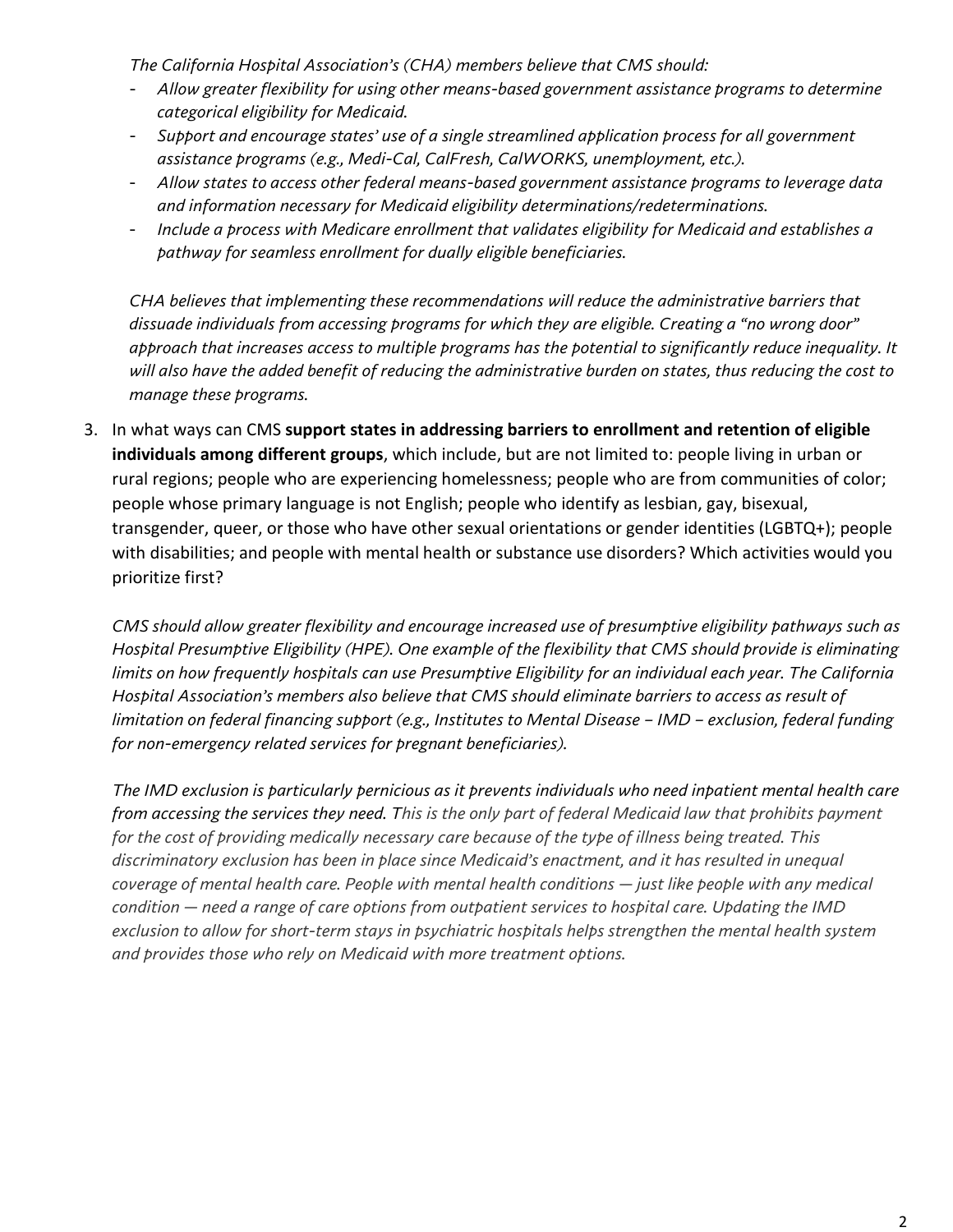**Objective 2: Medicaid and CHIP beneficiaries experience consistent coverage.** *CMS is seeking input on strategies to ensure that beneficiaries are not inappropriately disenrolled and to minimize gaps in enrollment due to transitions between programs. These strategies are particularly important during and immediately after the COVID-19 Public Health Emergency (PHE) and can include opportunities that promote beneficiaries' awareness of requirements to renew their coverage as well as states' eligibility assessment processes, which can facilitate coverage continuity and smooth transitions between eligibility categories or programs (e.g., students eligible for school-based Medicaid services are assessed for Supplemental Security Income (SSI)/Medicaid eligibility at age 18, or youth formerly in foster care are assessed for other Medicaid eligibility after age 26).*

1. How should states monitor **eligibility redeterminations**, and what is needed to improve the process? How could CMS partner with states to identify possible improvements, such as leveraging managed care or enrollment broker organizations, state health insurance assistance programs, and marketplace navigators and assisters to ensure that beneficiary information is correct and that beneficiaries are enabled to respond to requests for information as a part of the eligibility redetermination process, when necessary? How could CMS encourage states to adopt existing policy options that improve beneficiary eligibility redeterminations and promote continuity of coverage, such as express lane eligibility and 12-month continuous eligibility for children?

*The California Hospital Association's (CHA) members believe that CMS should take steps to improve transparency into the eligibility redetermination process. We strongly support increasing oversight and public reporting of eligibility redetermination timelines to improve performance, which will result in better access to care for Medi-Cal eligible individuals.* 

*Further, CMS should encourage states to adopt existing policy options through temporary enhanced federal funding. For example, in states that haven't adopted the "Express Lane Eligibility" (ELE) and/or 12-months of continuous eligibility, CMS could incentivize participation in these programs by temporarily providing enhanced FMAP percentages (similar to the 1% add-on for Screening, Brief Intervention, & Referral to Treatment – SBIRT – services, or Health Homes programs). Experience has shown that once a state implements these improvements, it becomes challenging to roll back these programs.*

2. How should CMS consider setting standards for how states communicate with **beneficiaries at-risk of disenrollment** and intervene prior to a gap in coverage? For example, how should CMS consider setting standards for how often a state communicates with beneficiaries and what modes of communication they use? Are there specific resources that CMS can provide states to harness their data to identify eligible beneficiaries at-risk of disenrollment or of coverage gaps?

*The California Hospital Association (CHA) strongly encourages CMS to allow health plans and providers to access an individual's redetermination date and provide outreach to enrolled members and patients prior to that date as a means to inform the individual of the importance of responding to redetermination efforts from counties. In particular, we believe that communications from providers or their care management team could be highly effective at reducing inappropriate disenrollment as patients are more likely to be attuned to and receptive of communications (both in person discussions at registration and written — letters, text, emails) from their caregivers. Further, CHA believes that any standards for how often a state communicates with beneficiaries must be differentiated for fee-for-service and managed care beneficiaries given that in many states these coverage vehicles serve different populations. For example, in California, Medi-Cal beneficiaries who receive coverage through the fee-for-service delivery system are more likely receiving coverage through presumptive eligibility, or temporary or restricted scope coverage, and it's critical to deploy strategies that are different than those beneficiaries enrolled in a managed care plan.*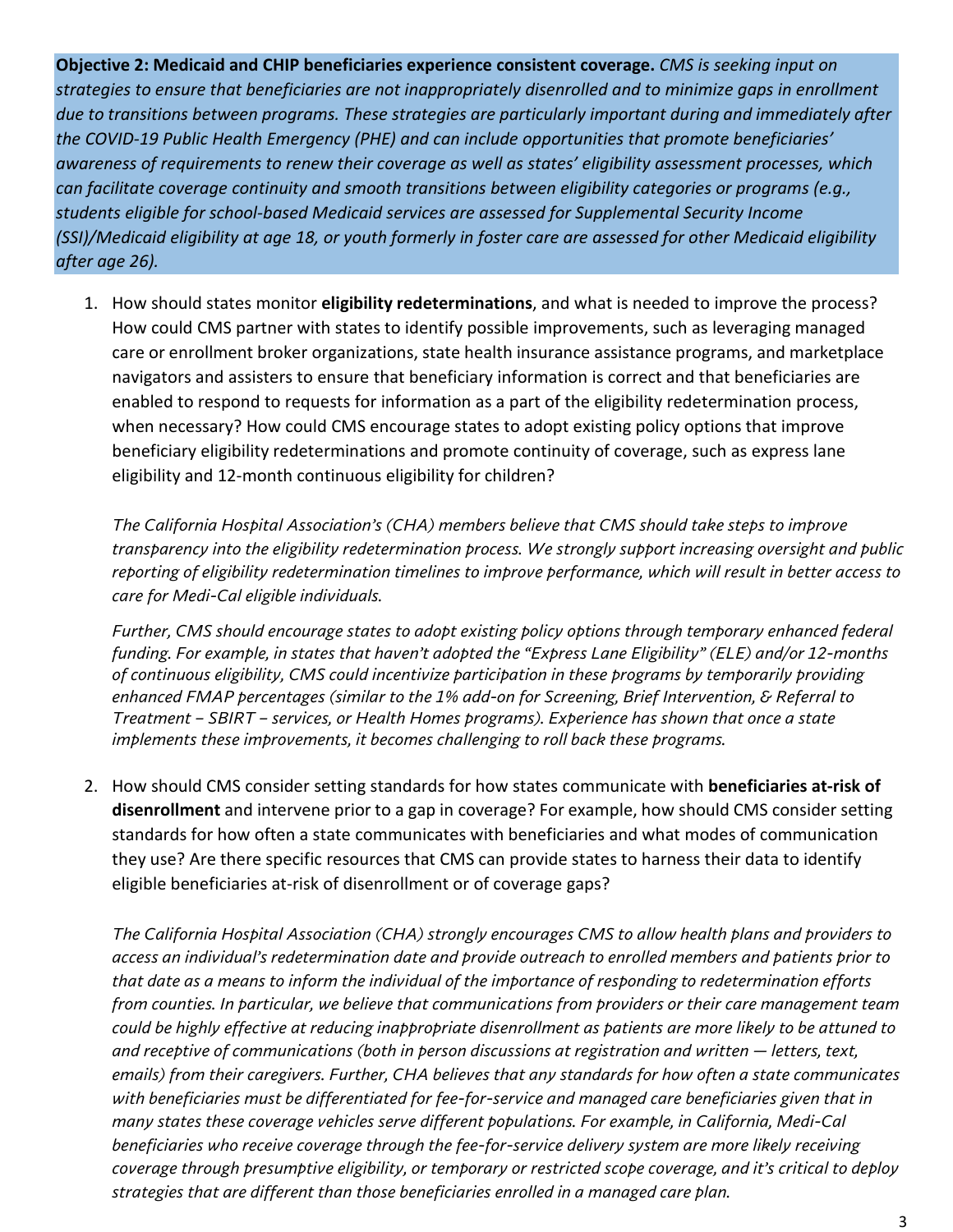3. What actions could CMS take to promote continuity of coverage for **beneficiaries transitioning**  between Medicaid, CHIP, and other insurance affordability programs; between different types of Medicaid and CHIP services/benefits packages; or to a dual Medicaid-Medicare eligibility status? For example, how can CMS promote coverage continuity for beneficiaries moving between eligibility groups (e.g., a child receiving Early and Periodic Screening, Diagnosis, and Treatment [EPSDT] qualified supports who transitions to other Medicaid services such as home and community based services [HCBS] at age 21, etc.); between programs (Medicaid, CHIP, Basic Health Program, Medicare, and the Marketplace); or across state boundaries? Which of these actions would you prioritize first?

*CMS should allow individuals transitioning between programs that have different benefit packages or levels of protection to continue and complete any treatment regimen they were on prior to transition. For instance, children aging out of Early and Periodic Screening, Diagnostic and Treatment* (*EPSDT) have robust protections under EPSDT. Those protections should continue until their treatment is complete. Specific to California, we believe that enhanced requirements for increased coordination among the 58 counties would be more beneficial than increasing requirements on coordination across state boundaries given that eligibility determinations are the responsibility of each county.*

*If CMS must prioritize transitions between programs, CHA believes it's important to ensure coordination of care occurs for the beneficiaries with the highest level of need: duals (Medicare), seniors or persons with disabilities, and other high utilizers.* 

**Objective 3: Whether care is delivered through fee-for-service or managed care, Medicaid and CHIP beneficiaries have access to timely, high-quality, and appropriate care in all payment systems, and this care will be aligned with the beneficiary's needs as a whole person.** *CMS is seeking feedback on how to* e*stablish minimum standards or federal "floors" for equitable and timely access to providers and services, such as targets for the number of days it takes to access services. These standards or "floors" would help address differences in how access is defined, regulated, and monitored across delivery systems, value-based payment arrangements, provider type (e.g., behavioral health, pediatric subspecialties, dental, etc.), geography (e.g., by specific state regions and rural versus urban), language needs, and cultural practices.*

1. What would be the most important areas to focus on if CMS **develops minimum standards** for Medicaid and CHIP programs related to access to services? For example, should the areas of focus be at the national level, the state level, or both? How should the standards vary by delivery system, valuebased payment arrangements, geography (e.g., sub-state regions and urban/rural/frontier areas), program eligibility (e.g., dual eligibility in Medicaid and Medicare), and provider types or specialties?

*The California Hospital Association believes that CMS should take the following steps related to standards to improve access to services:* 

- *Require enhanced oversight of health plan access monitoring. Further, penalties for health plans that have insufficient networks or have imposed other barriers to access must be increased.*
- *Increase the requirements on states before they can approve alternative access standards. For example, California's approve[d alternative access standards](https://calhospital-my.sharepoint.com/personal/cmulvany_calhospital_org/Documents/Documents/Regulatory/Medicaid/%E2%80%A2%09https:/www.dhcs.ca.gov/formsandpubs/Documents/July-2021-Jan-2022-AAS-Report.pdf) are nearly 350 pages long. In some cases, the state has approved plans' requests to require a beneficiary to travel two-and-a-half hours away just for primary care treatment. Even if the Medicaid population didn't struggle with transportation issues that present a barrier to care unto itself, this is not an adequate provider network.*
- *Increase oversight and penalties of health plans for insufficient care coordination activities related to hospital discharge planning for lower levels of care — particularly to skilled nursing or post-hospital*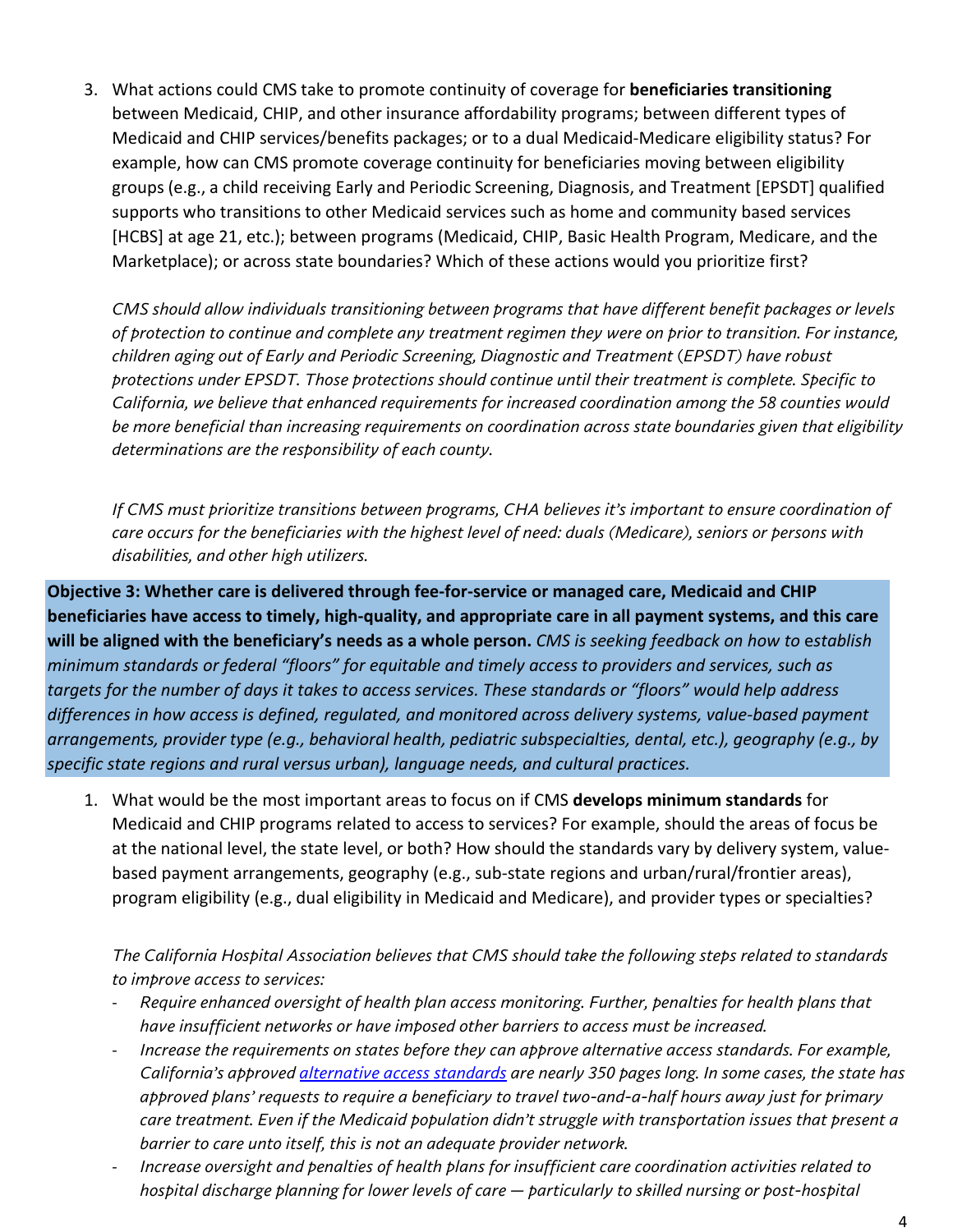*recuperative care. Delays in transitions of care not only harm patient outcomes but increase costs for hospitals. In instances where health plans are unable to provide placement at the appropriate lower level of care in a timely manner, CMS should require the plan to cover the hospital costs associated with the "administrative days."* 

- *Require oversight entities to have a direct and effective process for providers to escalate concerns about health plans that aren't fulfilling their contractual responsibilities. Currently, providers must fully exhaust administrative options with the health plan prior to raising concerns with the state. Based on the California Hospital Association's members' experience, this is time-consuming and ineffective as some health plans have an insufficient administrative appeals processes that result in lengthy delays in care, increased costs for hospitals, and poor patient outcomes.*
- *Remove health plan's ability to establish overly burdensome utilization management and treatment authorization requirements. For those processes that remain in place, CMS should require the plan to demonstrate a clear rationale — focused on the impact on patient outcomes of said administrative requirement — for policies. For instance, if prior authorization is required for procedures that are ultimately approved nearly every time, health plans should remove that policy as it only creates barriers to care and increases administrative costs for all stakeholders.*
- *Improve minimum standards for network adequacy. This must include access to inpatient psychiatric services. Today, California does not consider access to inpatient psychiatric services in their network adequacy determinations for their Prepaid Inpatient Health Plans.*
- 2. How could CMS **monitor states' performance against those minimum standards**? For example, what should be considered in standardized reporting to CMS? How should CMS consider issuing compliance actions to states that do not meet the thresholds, using those standards as benchmarks for quality improvement activities, or recommending those standards to be used in grievance processes for beneficiaries who have difficulty accessing services? In what other ways should CMS consider using those standards? Which of these ways would you prioritize as most important?

*CMS must require public reporting on metrics of time and distance to both primary care (including mental health) and specialist providers, treatment authorization wait times for services, provider appeals and grievances, hospital administrative days/delayed discharges due to nowhere to discharge. Each state should be required to publicly post their performance against the minimum standards on their website — the performance should be transparent to all in real-time through a dashboard. Furthermore, CMS should require states to create and publicly post a plan of enforcement that details the escalating enforcement mechanisms they will use against plans for not meeting their contractual obligations.* 

3. How could CMS consider the **concepts of whole person care<sup>1</sup> or care coordination** across physical health, behavioral health, long-term services and supports (LTSS), and health-related social needs when establishing minimum standards for access to services? For example, how can CMS and its partners enhance parity compliance within Medicaid for the provision of behavioral health services, consistent with the Mental Health Parity and Addiction Equity Act? How can CMS support states in providing access to care for pregnant and postpartum women with behavioral health conditions and/or substance use disorders? What are other ways that CMS can promote whole person care and care coordination?

*Based on feedback from its members, the California Hospital Association believes that CMS should take the following actions:*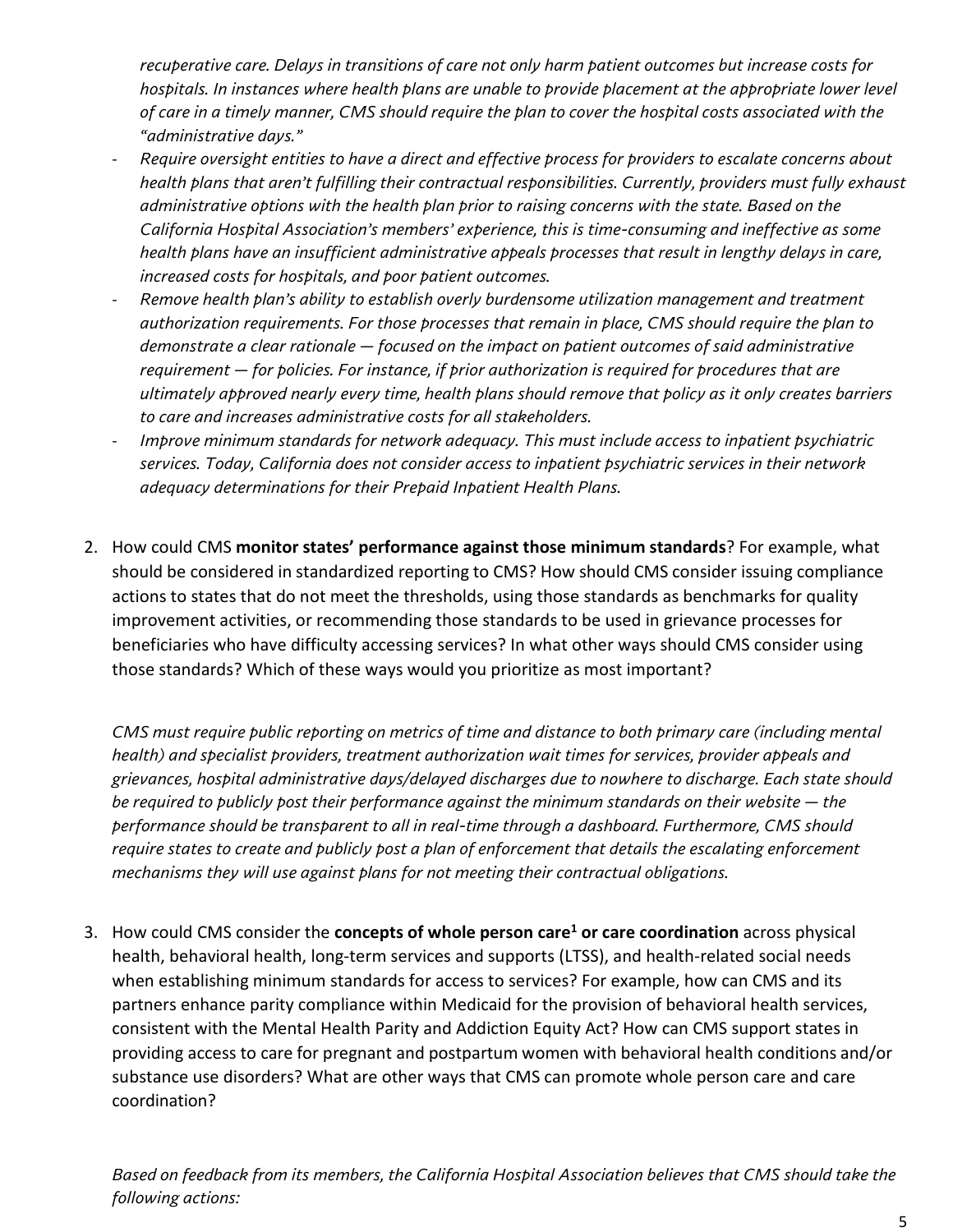- *Require reimbursement for medical transportation to be provided for non-hospital destinations to allow for diversion from emergency rooms particularly. CHA's members believe this would be particularly beneficial for mental health and substance use.*
- *Specifically for parity, CMS should require the same standards for physical health and mental health. Currently, California has more restrictive requirements for accessing mental health services than physical health services (e.g., requiring treatment authorizations for emergency psychiatric services, denying payment for services).*
- *Expand the guidance on the provision of in-lieu-of-services. In California, since these benefits are considered optional from the federal perspective for the plans, there are significant differences in the adoption of the benefits. Medically tailored meals might be available for one health plan in the county, but not the other. If whole-person care is a focus, it should not be a restricted benefit that is only eligible if you live in one county and not the other, or for one health plan in the same county and not adopted by the other.*
- *Standardize the authorization requirements for whole-person-care services. Today in California, prior authorization for enhanced care management might be 72 hours with one plan, and five business days for another. The state has only issued guidance on the target populations but has not standardized the eligibility for those targeted populations. As a result, there are wide variations in the eligibility criteria for these whole-person-care services. A Medi-Cal beneficiary's eligibility will be predicated on the county they live in or the health plan they are enrolled in. Therefore, a Medi-Cal beneficiary might be eligible if they live in one county or are enrolled in one health plan, but not if they live in a neighboring county or are enrolled in a competing health plan. This variance in eligibility for whole-person-care services serves to increase health care inequality, not address it as is this administration's stated goal.*
- 4. What are specific ways that CMS can support states to **increase and diversify the pool of available providers** for Medicaid and CHIP (e.g., through encouragement of service delivery via telehealth, encouraging states to explore cross-state licensure of providers, enabling family members to be paid for providing caregiving services, supporting the effective implementation of Early and Periodic Screening, Diagnostic and Treatment (EPSDT) benefits, implementing multi-payer value-based purchasing initiatives, etc.)? Which of these ways is the most important?

*The California Hospital Association's members believe that CMS must use a variety of strategies to increase access to care and diversify the pool of available providers. These strategies include:*

- *Providing more slots and increasing funding for graduate medical education programs to expand the number of providers trained at teaching hospitals in the state of California.*
- *Expanding the use of telehealth for both mental and physical health.*
- *Promoting value-based reimbursement that includes sufficient payment that will allow providers to address social determinants of health that negatively impact patient outcomes. An example of this might include incentives for plans that enter into value-based arrangements with providers that include either incentive payments, or per beneficiary per month payments. These can be used to address issues like transportation, food insecurity, housing insecurity, or connect patients with supportive services like legal aid or employment counseling.*
- *Eliminating the Medicaid DSH reductions.*
- *Providing incentive funding for hiring diversity or cultural provider training.*

<sup>1</sup>Under a "whole-person" philosophy, individuals with chronic physical and/or behavioral health conditions are provided linkages to long-term community care services and supports, social services, and family services, as needed. State Medicaid Director Letter #10-024. Available at: <https://www.medicaid.gov/federal-policy-guidance/downloads/smd10024.pdf>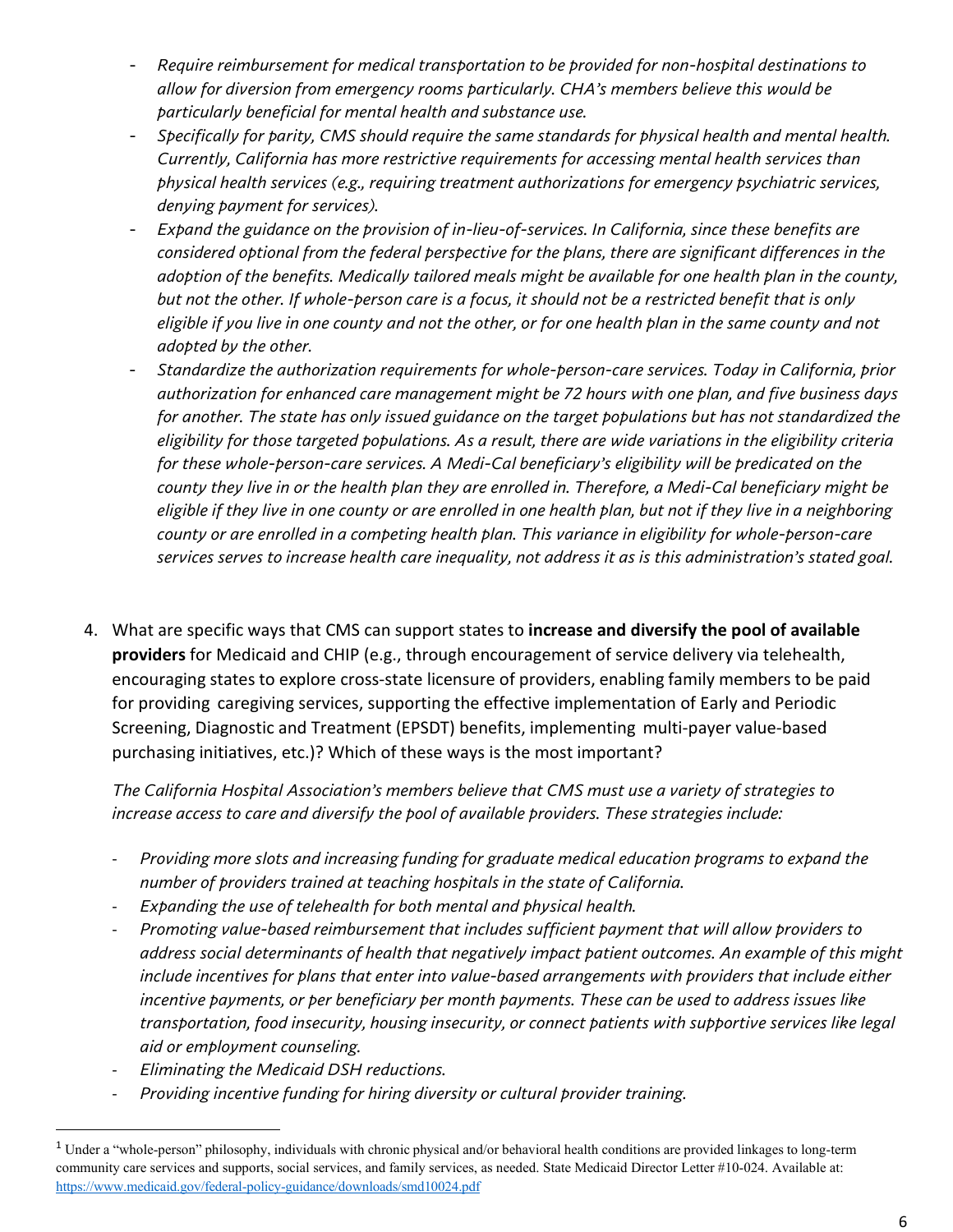**Objective 4: CMS has data available to measure, monitor, and support improvement efforts related to access to services (i.e., potential access; realized access; and beneficiary experience with care across states, delivery systems, and populations).** *CMS is interested in feedback about what new data sources, existing data sources (including Transformed Medicaid Statistical Information System [T-MSIS], Medicaid and CHIP Core Sets, and home and community-based services (HCBS) measure set), and additional analyses could be used to meaningfully monitor and encourage equitable access within Medicaid and CHIP programs.*

1. What should CMS consider when developing an **access monitoring approach that is as similar as possible** across Medicaid and CHIP delivery systems (e.g., fee-for-service and managed care programs) and programs (e.g., HCBS programs and dual eligibility in Medicaid and Medicare) and across services/benefits? Would including additional levels of data reporting and analyses (e.g., by delivery system or by managed care plan, etc.) make access monitoring more effective? What type of information from CMS would be useful in helping states identify and prioritize resources to address access issues for their beneficiaries? What are the most significant gaps where CMS can provide **technical or other types of assistance to support states in standardized monitoring and reporting**  across delivery systems in areas related to access?

*The California Hospital Association's members strongly support including additional levels of data reporting and analyses by delivery system. Given that California will soon have 99% of the Medi-Cal population enrolled in managed care, we believe that this additional data reporting and analysis should focus on managed care plan performance. Further, CHA's members believe CMS should replace the requirement for a fee-for-service (FFS) access study, with an overall access study by Medicaid agency. The requirement for an FFS access study in California is largely irrelevant given Medi-Cal's significant enrollment in managed care.*

2. What **measures of potential access**, also known as care availability, should CMS consider as most important to monitor and encourage states to monitor (e.g., provider networks, availability of service providers such as direct service workers, appointment wait times, grievances and appeals based on the inability to access services, etc.)? How could CMS use data to monitor the **robustness of provider networks across delivery systems** (e.g., counting a provider based on a threshold of unique beneficiaries served, counting providers enrolled in multiple networks, providers taking new patients, etc.)?

*The California Hospital Association's members believe that metrics monitored to ensure adequate access and robustness of provider networks must include the following:*

- *Wait times for services*
- *Average distance traveled for services*
- *Treatment authorization timelines (and related denials) reporting*
- *Volume of beneficiary and provider appeals and associated outcomes of the appeals process*
- 3. In what ways can CMS promote a more standardized effort to **monitor access in long-term services and supports (LTSS), including HCBS, programs**? For example, how could CMS leverage the draft HCBS measure set, grievances and appeals, or states' comparisons of approved Person-Centered Service Plans to encounter or billing data in managed care or fee-for-service to ensure appropriate services are being received? Which activities would you prioritize first?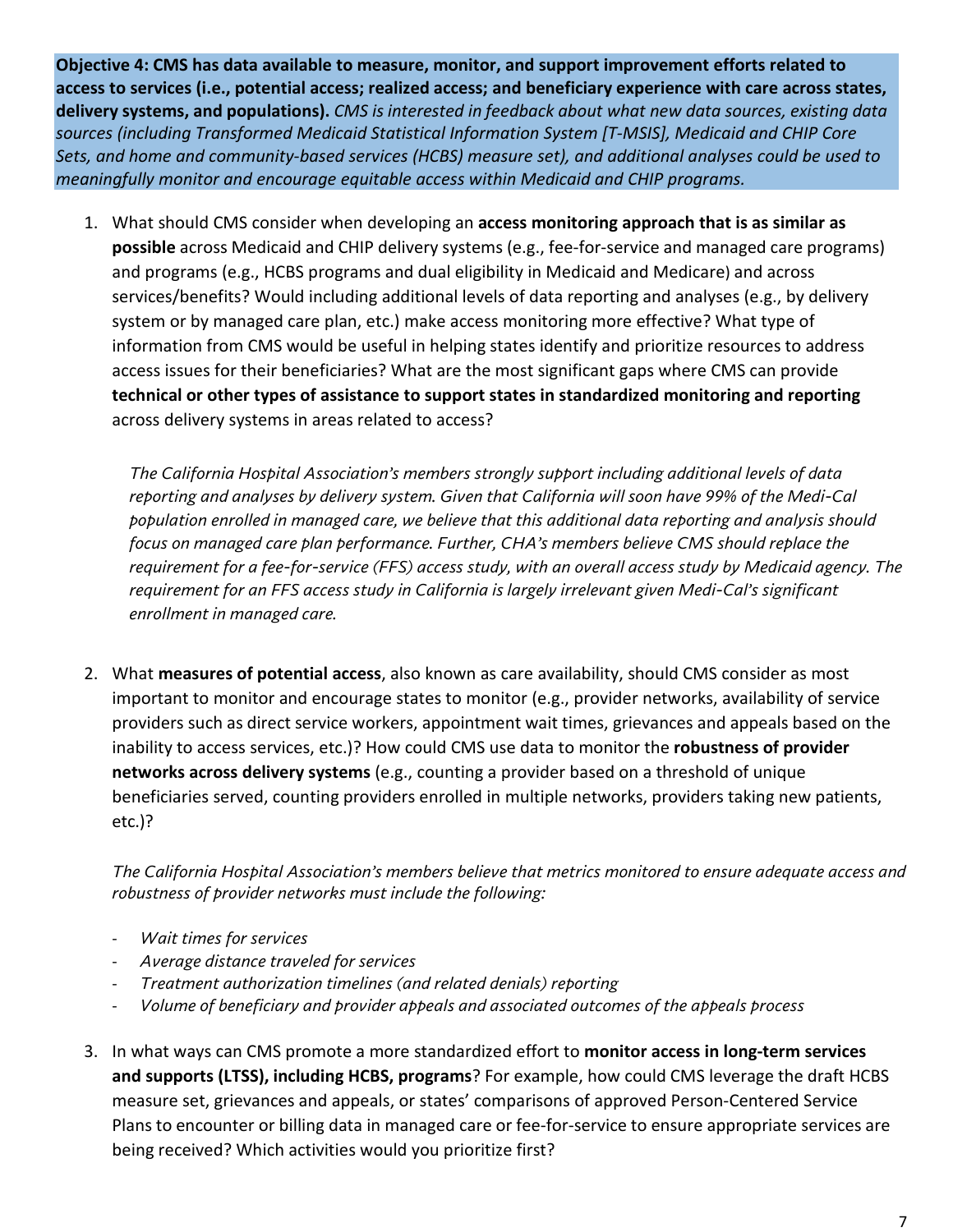*The California Hospital Association's (CHA) members believe that CMS must monitor the number of hospital administrative days due to lack of safe place to discharge. As stated in response to prior questions, CHA's members believe that requiring managed care plans to reimburse hospitals for the costs associated with these days would reduce administrative days and increase access to post-acute care for Medi-Cal beneficiaries and thus improve patient outcomes.* 

**Objective 5: Payment rates in Medicaid and CHIP are sufficient to enlist and retain enough providers so that services are accessible***. Section 1902(a)(30)(A) of the Social Security Act (the "Act") requires that Medicaid state plans "assure that payments are consistent with efficiency, economy, and quality of care and are*  sufficient to enlist enough providers so that care and services are available under the plan at least to the extent that such care and services are available to the general population in the geographic area." Section 1932 of the *Act includes additional provisions related to managed care. Section 2101(a) of the Act requires that child* health assistance be provided by States "in an effective and efficient manner...." CMS is interested in leveraging *existing and new access standards to assure Medicaid and CHIP payments are sufficient to enlist enough providers to ensure that beneficiaries have adequate access to services that is comparable to the general population within the same geographic area and comparable across Medicaid and CHIP beneficiary groups, delivery systems, and programs. CMS also wants to address provider types with historically low participation rates in Medicaid and CHIP programs (e.g., behavioral health, dental, etc.). In addition, CMS is interested in non-financial policies that could help reduce provider burden and promote provider participation.*

1. What are the opportunities for CMS to **align approaches and set minimum standards for payment regulation and compliance** across Medicaid and CHIP delivery systems (e.g., fee-for-service and managed care) and across services/benefits to ensure beneficiaries have access to services that is as similar as possible across beneficiary groups, delivery systems, and programs? Which activities would you prioritize first?

*The California Hospital Association's members believe that CMS should pursue the following opportunities to ensure beneficiaries have access to services:*

- *Require health plans to pay for administrative hospital days as a result of a health plan's lack of engagement in discharge planning and/or inability to secure an appropriate setting of care for the patient to be discharged to after acute care.*
- *Allow for directed payments to be paid for utilization of out-of-network providers.*
- *Streamline the capitated rate approval process. California is still waiting on CMS approval for state fiscal year 2017-18 rates. This has created a significant financial burden on the state and providers, which is negatively impacting the provider financials and risks triggering bond covenants. This unnecessary financial uncertainty has negatively impacted hospitals' ability to expand access to services for Medi-Cal beneficiaries.*
- *Allow for greater flexibility in determining actuarial soundness and benchmarking to commercial rates.*
- *Establish reasonable rate floors for Medicaid reimbursement levels to ensure reimbursement levels allow for access on par with the general public as required by the Social Security Act.*
- *Reconsider how the level of non-Optional Expansion federal financial participation for a state is determined to take into consideration other factors like the cost of living and Medicaid eligibility rules to create incentives and provide greater federal support for states to expand Medicaid coverage.*